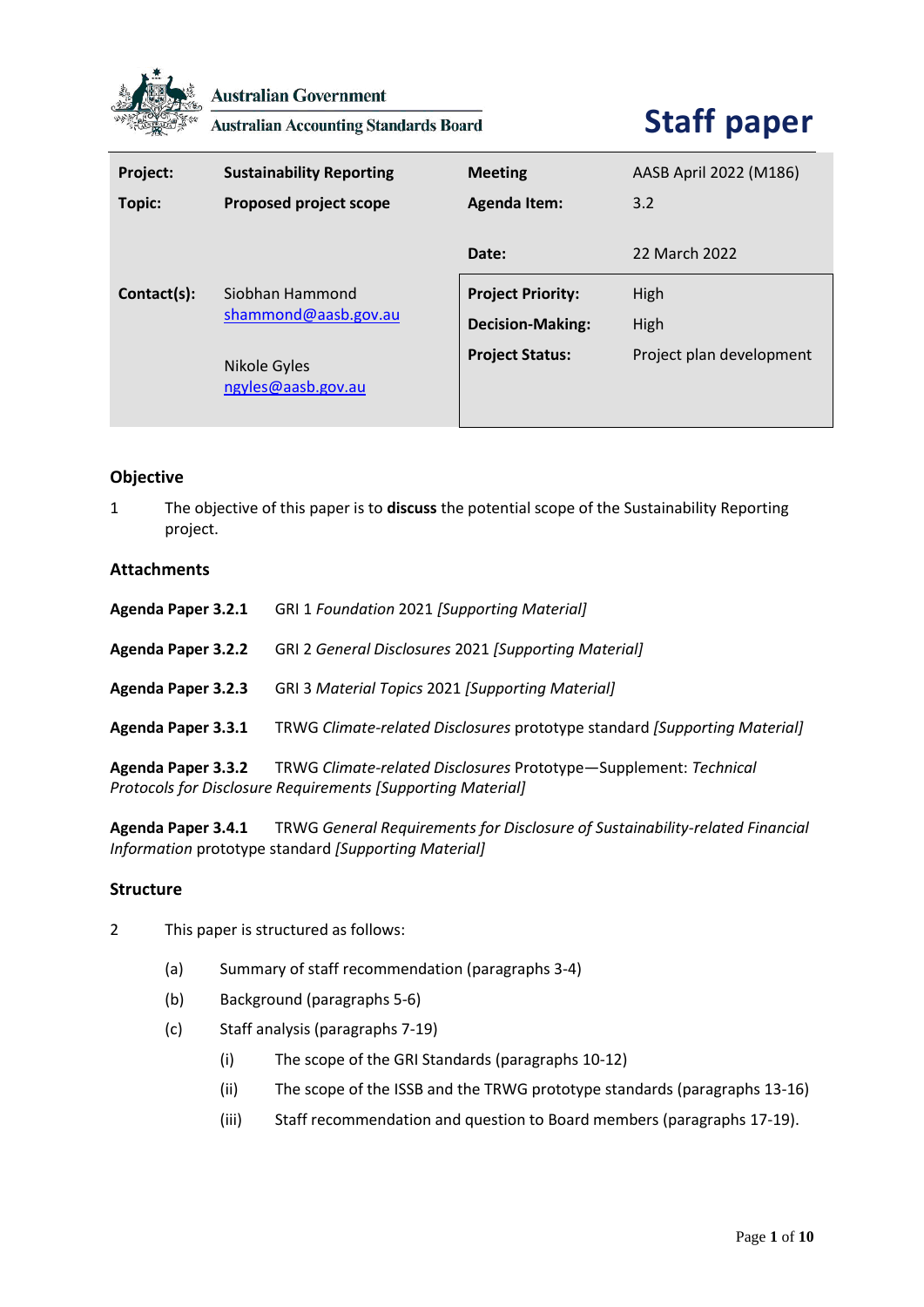## **Summary of staff recommendation**

- 3 At its February 2022 (M185) meeting, in order to assist staff in developing the draft project plan the Board tentatively decided to use the work of the International Sustainability Standards Board (ISSB) as the foundation, with modification for Australian matters and requirements only where necessary.<sup>1</sup>
- 4 Although some of the feedback received to date<sup>2</sup> indicated there is an appetite for sustainability reporting which goes beyond the intended scope of the work of the ISSB, staff recommend that the Board focus specifically on closing the perceived gap in financial reporting. That is, consistent with the proposed scope of the work of the ISSB, staff recommend that, in developing the draft project plan, the proposed scope of the project be specific to sustainability-related financial reporting.

## **Background**

- 5 In December 2020 the joint alliance of leading sustainability reporting standard-setters and framework providers<sup>3</sup> published *[Reporting on enterprise value](https://29kjwb3armds2g3gi4lq2sx1-wpengine.netdna-ssl.com/wp-content/uploads/Reporting-on-enterprise-value_climate-prototype_Dec20.pdf)*, a prototype climate-related financial disclosure standard (the joint alliance prototype standard) that illustrates how their standards and frameworks, along with the recommendations set out by the Task Force on Climate-related Financial Disclosures (TCFD), can be used together to provide a starting point for the development of global standards for sustainability-related financial disclosure. In particular, Section 1: *A comprehensive corporate reporting system* of the joint alliance prototype standard provides an overview of the three levels of reporting:
	- (a) The highest (or broadest) level of reporting—as depicted by the largest square in Figure 1 below—includes in its scope all sustainability reporting matters that reflect an entity's positive or negative impacts to sustainable development<sup>4</sup>. Sustainability matters would therefore be defined as material if they represent material impacts to sustainable development. Such reporting is designed to inform assessments and decisions by a wide range of users who want to understand an entity's positive and negative impacts to sustainable development (referred to by the joint alliance prototype standard as 'sustainability reporting'). This level of reporting is currently addressed by the Global Reporting Initiative (GRI) (see paragraphs 10-12).
	- (b) The mid-level of reporting—as depicted by the middle square in Figure 1 below includes in its scope those sustainability reporting matters that influence an entity's enterprise value. Such reporting is considered as financial in the sense that it relates directly to financial returns to providers of financial capital, but is not necessarily measured in monetary amounts (that is, material information can be qualitative, quantitative, or a combination of both). Consistent with the TCFD's methodology, this level of reporting is referred to as sustainability-related financial reporting in the joint alliance prototype standard. This level of reporting is the level of reporting the ISSB is seeking to address (see paragraphs 13-16).
	- (c) The lowest (or most specific) level of reporting—as depicted by the smallest square in Figure 1 below—includes in its scope those sustainability matters that influence

<sup>&</sup>lt;sup>1</sup> See February 2022 (M185) Agenda Paper 3.9 *[The proposed Australian perspective](https://www.aasb.gov.au/media/kcnl1zic/3-9_sr_proposedaustperspective_m185_pp.pdf)*.

<sup>2</sup> Being the feedback received in response to ITC 46 *AASB Agenda Consultation 2022-2026* (see February 2022 (M185) Agenda Paper 3.4 *Feedback summary—ITC 46* [AASB Agenda Consultation 2022-2026\)](https://www.aasb.gov.au/media/ylwp41rf/3-4_sr_feedbacksummary_itc46_m185_pp.pdf).

<sup>&</sup>lt;sup>3</sup> Being the CDP, Climate Disclosure Standards Board (now consolidated into the IFRS Foundation), GRI and Value Reporting Foundation (made up of the International Integrated Reporting Council and the Sustainability Accounting Standards Board).

<sup>&</sup>lt;sup>4</sup> Described by the 1987 Bruntland Commission Report as "development that meets the needs of the present without compromising the ability of future generations to meet their own needs".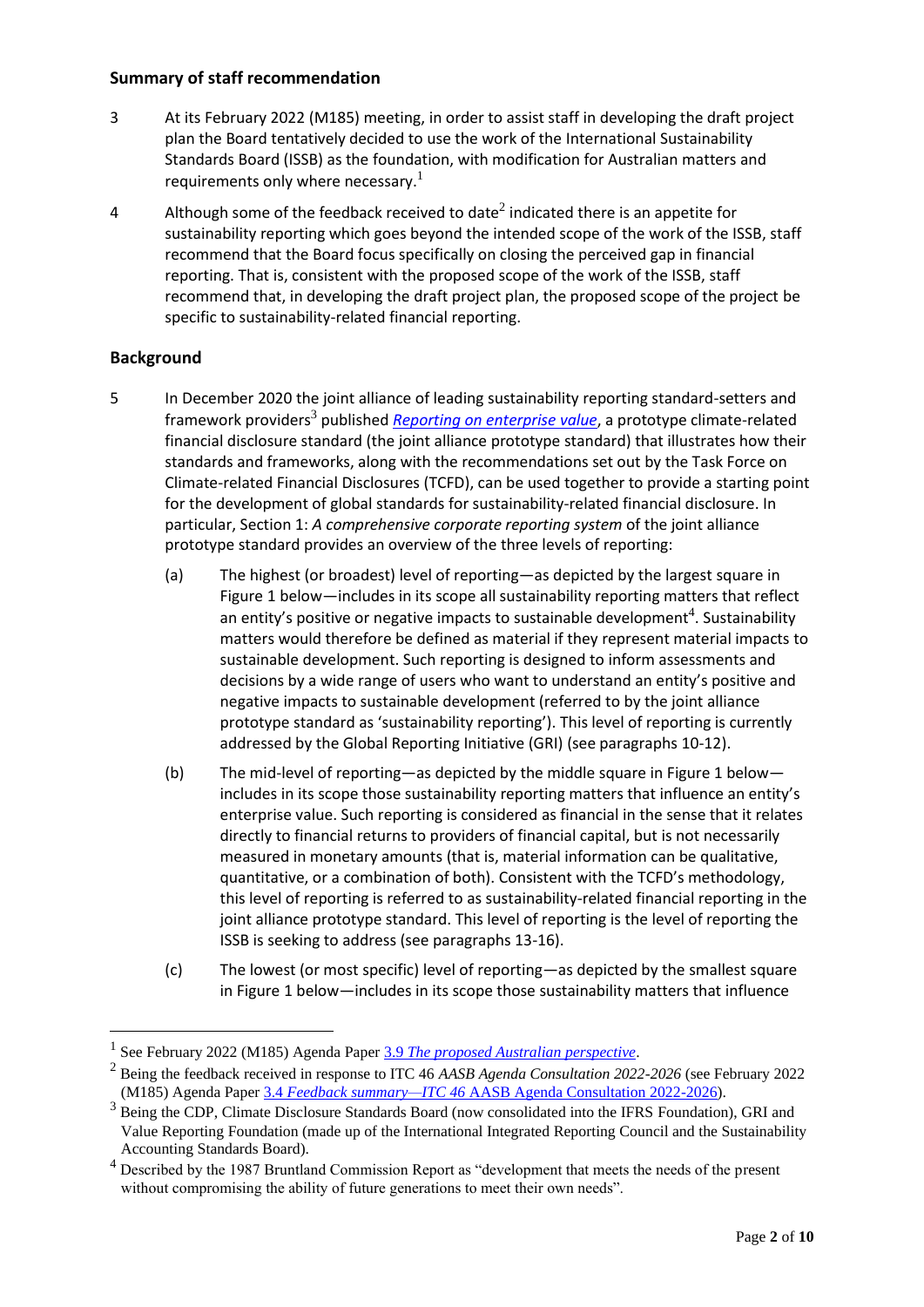enterprise value, in so far as they affect monetary amounts accounted for and disclosed in the financial statements (referred to as financial accounting and reporting in the joint alliance prototype standard). This level of reporting is currently addressed by the International Accounting Standards Board (IASB).







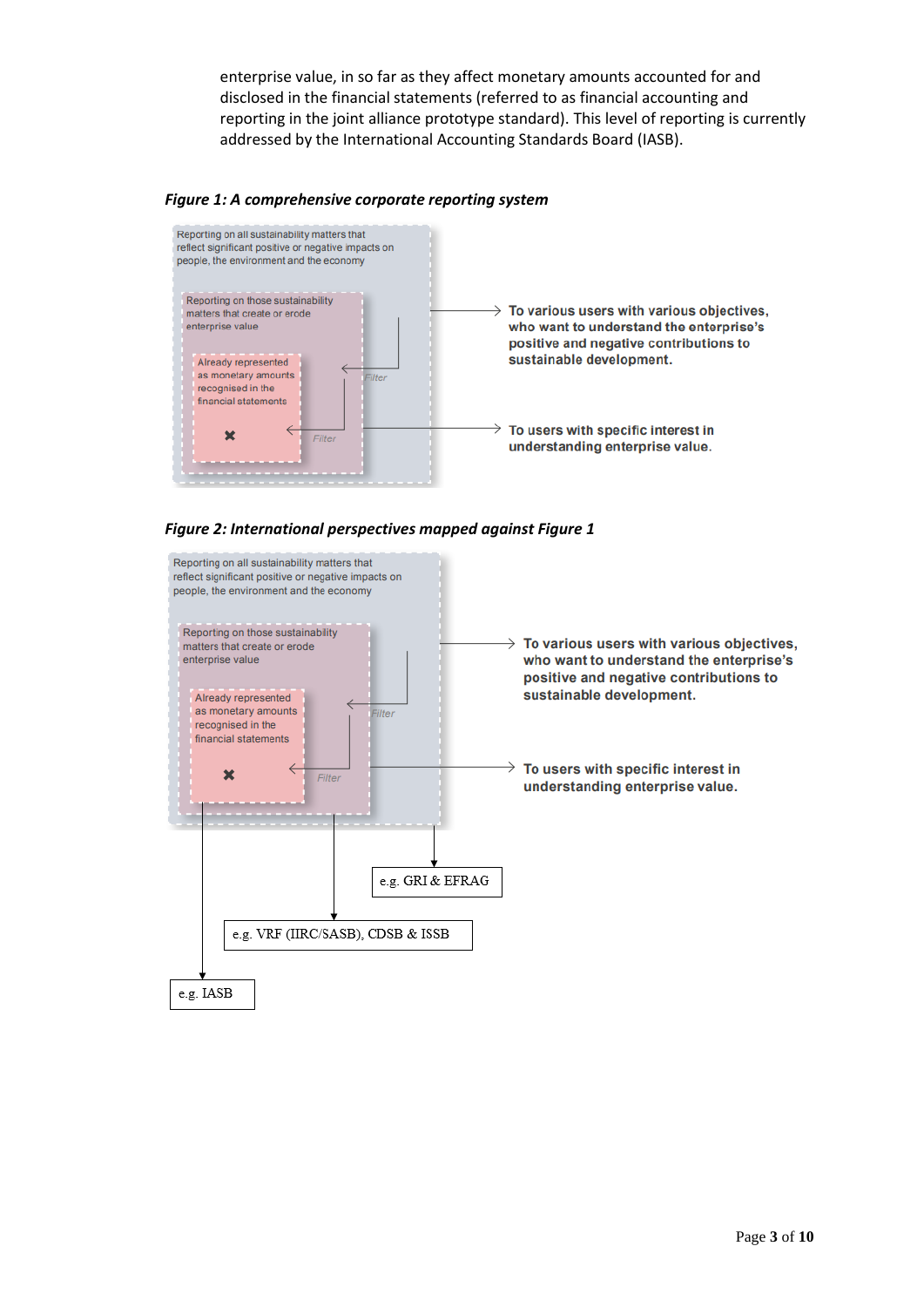6 The lowest (or most specific) level of reporting is already being addressed by the International Accounting Standards Board (IASB) and the highest (or broadest) level of reporting (that is, sustainability reporting) is already being addressed by the GRI Standards. However, consistent with the findings of the IFRS Foundation<sup>5</sup>, feedback received so far<sup>6</sup> indicated there is a gap between these two levels of reporting which needs to be addressed (that is, the mid-level of reporting or sustainability-related financial reporting).

# **Staff analysis**

- 7 Sustainability reporting helps directors and other senior management meet their reporting obligations. In Australia, interest in sustainability reporting matters has increased significantly.<sup>7</sup> Stakeholders are demanding more transparent, consistent and comparable information about an entity's value creation, retention and erosion. That is, stakeholders are demanding improved reporting of sustainability-related information because it:
	- (a) is becoming critical to understanding and assessing an entity's performance, financial position, financing and investment. For example, many respondents to ITC 46 commented that sustainability reporting is important because stakeholders want to better understand the costs associated with sustainability reporting matters such as climate change;<sup>8</sup>
	- (b) affects decision-making and the allocation of scarce resources:
		- (i) The competitiveness of Australian entities will likely be affected as sustainability reporting is mandated, or requirements introduced, in other jurisdictions. For example, the European Commission has proposed the European Union (EU) introduce a Carbon Border Adjustment Mechanism (CBAM) from 2023 that should initially cover goods in the cement, iron and steel, aluminium, fertiliser and electricity sectors. Under the CBAM, EU importers will buy carbon certificates equivalent to the carbon price that would have been paid had the goods been made in the EU (covering only Scope 1 and Scope 2 greenhouse gas emissions initially). $^9$  In order to determine that price, EU importers would need emissions data from the foreign entities they are buying from and, should that information not be provided, may look to other entities that are able to provide that information.
		- (ii) Sustainability reporting is required to maintain investor confidence in the Australian economy. For example, as observed by almost all respondents, primary users of general purpose financial reports and other stakeholders (such as customers, suppliers and employees) are increasingly focusing on and using sustainability-related information as part of their decision-making. Staff think that the absence or quality of such information will likely affect

<sup>5</sup> See the November 2021 [IFRS Foundation Trustees' Feedback Statement on the](https://www.ifrs.org/content/dam/ifrs/project/sustainability-reporting/sustainability-consultation-paper-feedback-statement.pdf) *Consultation Paper on [Sustainability Reporting](https://www.ifrs.org/content/dam/ifrs/project/sustainability-reporting/sustainability-consultation-paper-feedback-statement.pdf)*.

<sup>&</sup>lt;sup>6</sup> See February 2022 (M185) Agenda Paper [3.4.](https://www.aasb.gov.au/media/ylwp41rf/3-4_sr_feedbacksummary_itc46_m185_pp.pdf)

<sup>&</sup>lt;sup>7</sup> For example, see February 2022 (M185) Agenda Paper  $3.4$ : All respondents to ITC 46 said that sustainability reporting is important to them. Almost all respondents were supportive of the Board expanding its scope of activities to include sustainability reporting, with most commenting that the Sustainability Reporting project should be considered a high priority for the Board.

<sup>&</sup>lt;sup>8</sup> See February 2022 (M185) Agenda Pape[r 3.4.](https://www.aasb.gov.au/media/ylwp41rf/3-4_sr_feedbacksummary_itc46_m185_pp.pdf)

<sup>&</sup>lt;sup>9</sup> <https://acuity.partica.online/acuity/acuity-au-dec-jan-flipbook/flipbook/14/>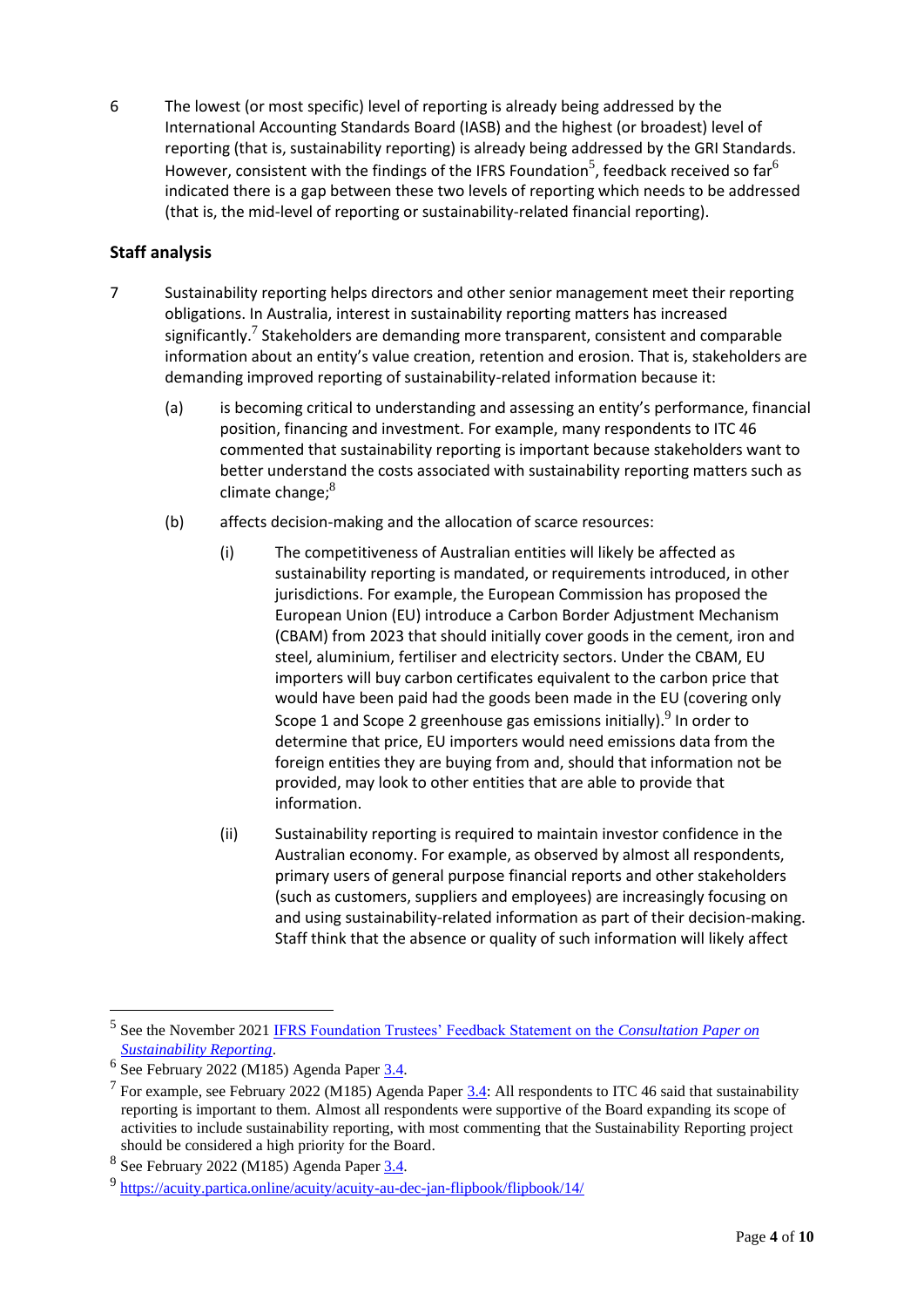their decision-making when such information is being made readily available (and at a higher quality) in other jurisdictions.

- (c) supports directors and senior management in discharging their reporting obligations. For example, in 2017 Commonwealth Bank shareholders moved to sue over the inadequate disclosure of climate-related risks. $^{10}$
- 8 Staff think that this is representative of a fundamental shift in thinking of what 'accounting' (or traditional financial reporting) encompasses. Traditionally, stakeholders have viewed accounting through a financial lens—that is, accounting has predominantly been focused on meeting the information needs of primary users of general purpose financial reports through the financial statements. However, as demonstrated by recent outreach and the preliminary academic literature review $11$ :
	- (a) sustainability-related financial information (which can be quantitative, qualitative or a combination of both) and financial statement information (which can be quantitative, qualitative or a combination of both) are interdependent; and
	- (b) the information needs of users of financial reports has evolved beyond information disclosed in financial statements to include sustainability-related financial information. For example, many respondents to ITC 46 (including preparers and users) said that sustainability-related information is considered to be of equal importance for decision-making to information disclosed in the financial statements.<sup>12</sup>
- 9 Consequently, in determining the proposed scope of the Sustainability Reporting project, staff have considered:
	- (a) the scope of the GRI Standards (see paragraphs 10-12); and
	- (b) the scope of the work of the ISSB and the IFRS Foundation's Technical Readiness Working Group (TRWG) which published the two sustainability-related financial disclosure prototype standards and a supplement (see paragraphs 13-16).

#### **The scope of the GRI Standards**

- 10 Many respondents to ITC 46, including preparers, observed that the GRI Standards are widely applied in Australia, and as such some respondents were supportive of an approach which would see the Board align their work on the Sustainability Reporting project with the GRI Standards.<sup>13</sup>
- 11 There are three universal GRI Standards (that is, there are three GRI Standards that are applicable to all preparers):
	- (a) GRI 1 *Foundation*—specifies the requirements that an entity must comply with to report in accordance with the GRI Standards (see Agenda Paper 3.2.1);
	- (b) GRI 2 *General Disclosures*—contains disclosure requirements for information about an entity's reporting practices and other details such as its activities, governance, and policies (see Agenda Paper 3.2.2); and

<sup>10</sup> [https://www.theguardian.com/australia-news/2017/aug/08/commonwealth-bank-shareholders-sue-over](https://www.theguardian.com/australia-news/2017/aug/08/commonwealth-bank-shareholders-sue-over-inadequate-disclosure-of-climate-change-risks)[inadequate-disclosure-of-climate-change-risks](https://www.theguardian.com/australia-news/2017/aug/08/commonwealth-bank-shareholders-sue-over-inadequate-disclosure-of-climate-change-risks)

<sup>&</sup>lt;sup>11</sup> See February 2022 (M185) Agenda Papers [3.4](https://www.aasb.gov.au/media/ylwp41rf/3-4_sr_feedbacksummary_itc46_m185_pp.pdf) and 3.6 *[Preliminary academic literature review](https://www.aasb.gov.au/media/yiyazjak/3-6_sr_prelimacademiclitreview_m185_pp.pdf)*.

 $12$  See February 2022 (M185) Agenda Paper  $3.4$ .

<sup>13</sup> See February 2022 (M185) Agenda Pape[r 3.4.](https://www.aasb.gov.au/media/ylwp41rf/3-4_sr_feedbacksummary_itc46_m185_pp.pdf)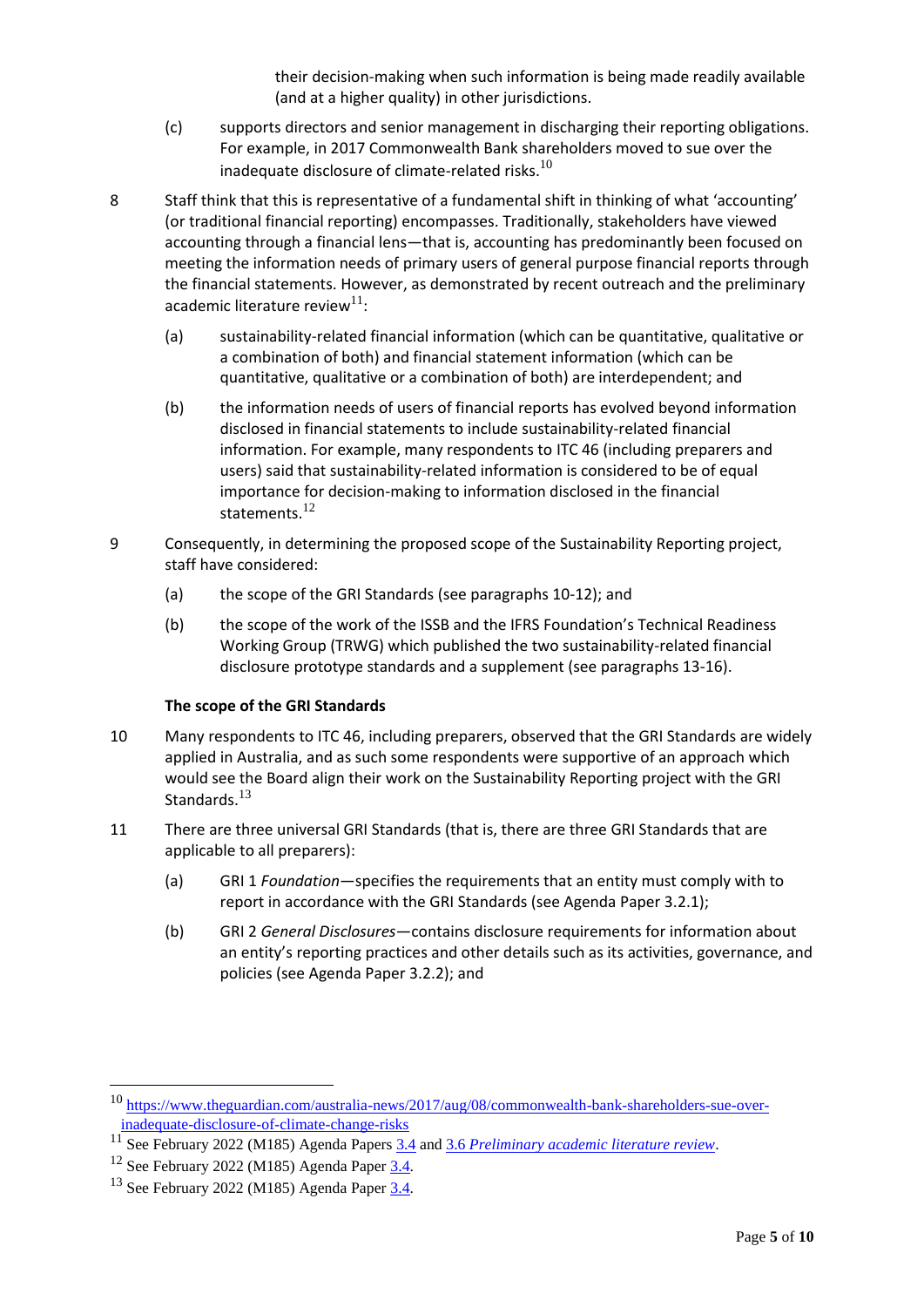- (c) GRI 3 *Material Topics*—provides guidance on how an entity should determine material topics and includes disclosure requirements for an entity's process of determining its material topics, its list of all material topics and how it manages each topic (see Agenda Paper 3.3.3).
- 12 The scope of the GRI Standards is explained in GRI 1 and addresses the highest (or broadest) level of reporting (see paragraph 5):

| <b>Reference in GRI 1</b>                                      | <b>Summary</b>                                                                                                                                                                                                                                                                                                                                                                                                                                                                    |
|----------------------------------------------------------------|-----------------------------------------------------------------------------------------------------------------------------------------------------------------------------------------------------------------------------------------------------------------------------------------------------------------------------------------------------------------------------------------------------------------------------------------------------------------------------------|
| <b>Purpose of the GRI</b><br><b>Standards</b><br>(section 1.1) | The objective of sustainability reporting is to provide<br>transparency on how an organisation contributes or aims to<br>contribute to sustainable development.                                                                                                                                                                                                                                                                                                                   |
|                                                                | The GRI Standards enable an organisation to publicly<br>٠<br>disclose its most significant impacts on the economy,<br>environment, and people, including impacts on their human<br>rights and how the organisation manages these impacts.                                                                                                                                                                                                                                         |
|                                                                | Sustainable development refers to development which<br>meets the needs of the present without compromising the<br>ability of future generations to meet their own needs.                                                                                                                                                                                                                                                                                                          |
| <b>Users</b><br>(section 1.2)                                  | Users of GRI Standards: Any organisation can use the GRI<br>Standards-regardless of size, type, geographic location, or<br>reporting experience.                                                                                                                                                                                                                                                                                                                                  |
|                                                                | See also: stakeholder (refer below).<br>٠                                                                                                                                                                                                                                                                                                                                                                                                                                         |
| Impact<br>(section 2.1)                                        | The organisation's impacts on the economy refer to the<br>٠<br>impacts on economic systems at local, national, and global<br>levels.                                                                                                                                                                                                                                                                                                                                              |
|                                                                | The organisation's impacts on the environment refer to the<br>impacts on living organisms and non-living elements,<br>including air, land, water, and ecosystems.                                                                                                                                                                                                                                                                                                                 |
|                                                                | The organisation's impacts on people refer to the impacts<br>٠<br>on individuals and groups, such as communities, vulnerable<br>groups, or society (including impacts the organisation has on<br>human rights).                                                                                                                                                                                                                                                                   |
|                                                                | The impacts on the economy, environment, and people are<br>interrelated.                                                                                                                                                                                                                                                                                                                                                                                                          |
| <b>Stakeholder</b><br>(section 2.4)                            | <b>Stakeholders</b> are individuals or groups that have interests<br>٠<br>that are affected or could be affected by an organisation's<br>activities. Common categories of stakeholders for<br>organisations are business partners, civil society<br>organisations, consumers, customers, employees and other<br>workers, governments, local communities, non-<br>governmental organisations, shareholders and other<br>investors, suppliers, trade unions, and vulnerable groups. |

*Table 1: Scope of the GRI Standards*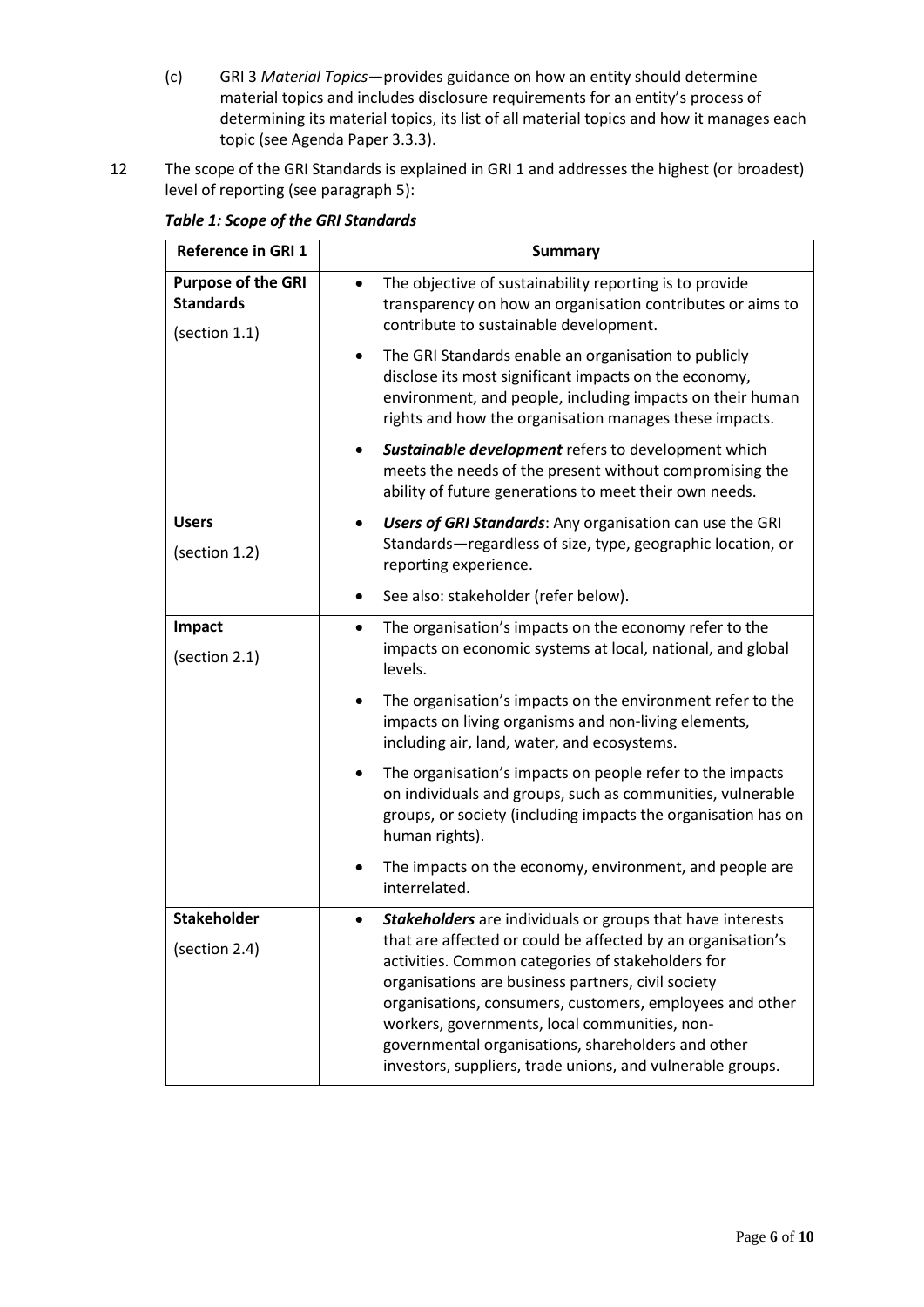#### **The scope of the ISSB and the TRWG prototype standards**

- 13 In April 2021 the IFRS Foundation Trustees published a [Feedback Statement on the](https://www.ifrs.org/content/dam/ifrs/project/sustainability-reporting/sustainability-consultation-paper-feedback-statement.pdf)  *[Consultation Paper on Sustainability Reporting](https://www.ifrs.org/content/dam/ifrs/project/sustainability-reporting/sustainability-consultation-paper-feedback-statement.pdf)*. The Feedback Statement highlighted a growing demand to improve the global consistency and comparability of sustainability reporting and more effectively highlight the synergies between sustainability reporting and the financial statements. It also highlighted that, as sustainability reporting is increasingly becoming important for investors' decision-making, there is a growing demand for sustainability-related information that is more tailored to their needs. Consequently, the IFRS Foundation announced its intent to meet the information needs of investors and close the perceived gap between sustainability reporting and financial statements.
- 14 In November 2021 the TRWG published two prototype standards and a supplement:
	- (a) TRWG *[General Requirements for Disclosure of Sustainability-related](https://www.ifrs.org/content/dam/ifrs/groups/trwg/trwg-general-requirements-prototype.pdf) Financial [Information](https://www.ifrs.org/content/dam/ifrs/groups/trwg/trwg-general-requirements-prototype.pdf)* Prototype (TRWG *General Requirements* prototype);
	- (b) TRWG *[Climate-related Disclosures](https://www.ifrs.org/content/dam/ifrs/groups/trwg/trwg-climate-related-disclosures-prototype.pdf)* Prototype (TRWG Climate prototype); and
	- (c) TRWG *[Climate-related Disclosures](https://www.ifrs.org/content/dam/ifrs/groups/trwg/climate-related-disclosures-prototype-technical-protocols-supplement.pdf)* Prototype—Supplement: *Technical Protocols for [Disclosure Requirements](https://www.ifrs.org/content/dam/ifrs/groups/trwg/climate-related-disclosures-prototype-technical-protocols-supplement.pdf)* (TRWG Climate Supplement prototype).
- 15 Most respondents to ITC 46 commented on the recent establishment of the ISSB. However, there were mixed views about whether the Board should align with the approach of the ISSB. While many respondents to ITC 46 were supportive of the proposed direction of the ISSB in establishing global consistency in sustainability reporting, many respondents (including those that were not supportive of the ISSB's approach) were also concerned about the proposed scope of their work. In particular, these respondents commented specifically on: $<sup>14</sup>$ </sup>
	- (a) the definition of material proposed in the TRWG *General Requirements* prototype being that the definition aligns to the definition of material in the IFRS *Conceptual Framework for Financial Reporting* and is of a specific focus in terms of:
		- (i) scope of reporting—that is, the focus is on information that falls within the scope of general purpose financial reports; and
		- (ii) primary users—that is, the focus is on primary users of general purpose financial reports (being existing and potential investors, lenders and other creditors);
	- (b) the focus on disclosures only—being that global consistency and comparability in sustainability reporting can likely only be achieved if requirements or guidance on measurement and metrics and targets is included in addition to disclosure requirements.
- 16 The proposed scope of the work of the ISSB and the TRWG prototype standards is explained in the TRWG *General Requirements* prototype and addresses the mid-level of reporting or sustainability-related financial reporting (see paragraphs 5 and 13). The TRWG *General Requirements* prototype is of a similar function as IAS 1 *Presentation of Financial Statements* in that it provides general requirements for the disclosure of all sustainability-related

<sup>&</sup>lt;sup>14</sup> See February 2022 (M185) Agenda Pape[r 3.4.](https://www.aasb.gov.au/media/ylwp41rf/3-4_sr_feedbacksummary_itc46_m185_pp.pdf)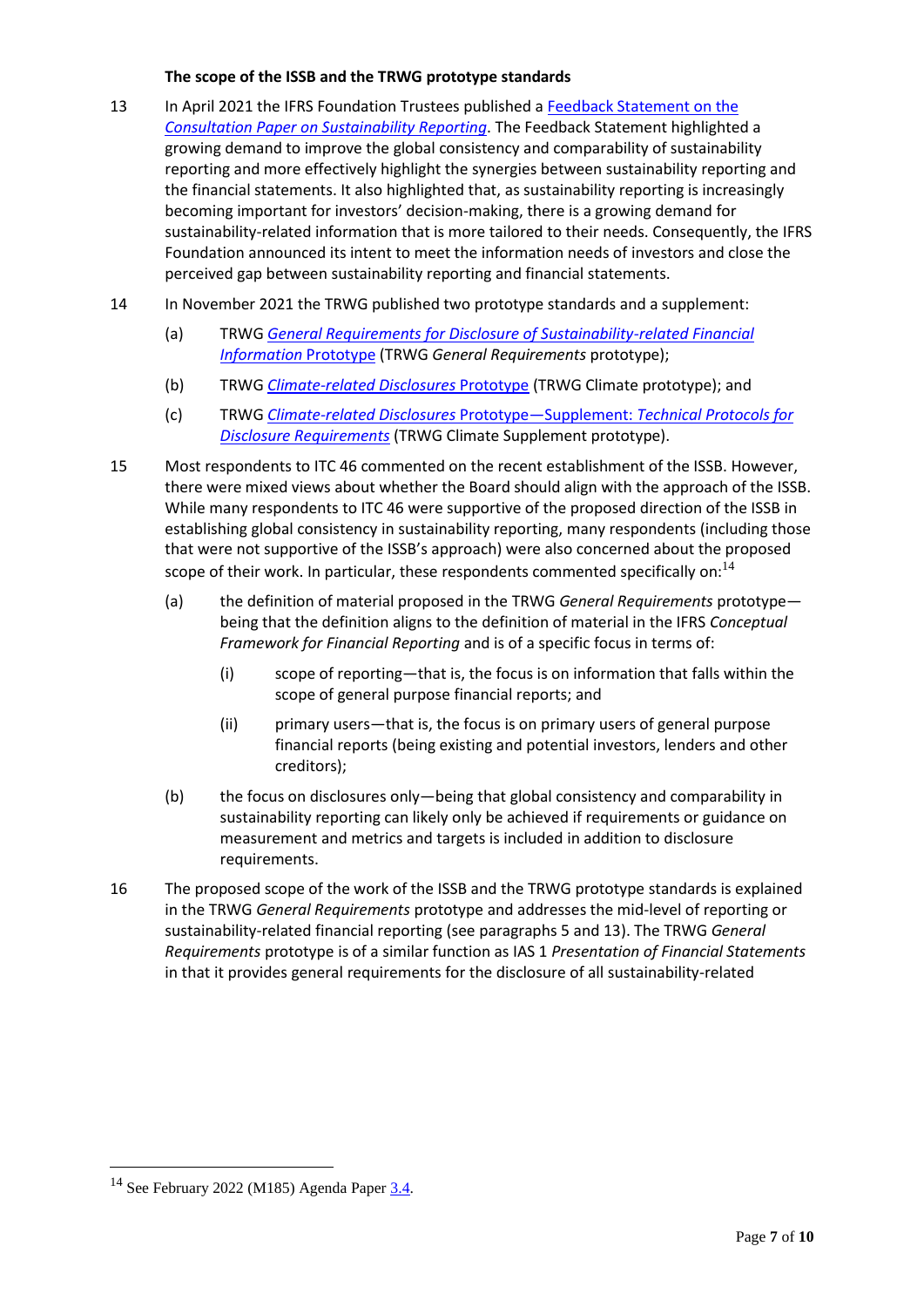financial information and is generally consistent with the guiding principles in the IFRS *Conceptual Framework for Financial Reporting*:

| Reference in<br><b>TRWG General</b><br><b>Requirements</b><br>prototype | <b>Summary</b>                                                                                                                                                                                                                                                                                                                                                                                                                                                                                                                                                                                                                                                                                                                                                                                                                                                                                                                                                                                                                                                     |
|-------------------------------------------------------------------------|--------------------------------------------------------------------------------------------------------------------------------------------------------------------------------------------------------------------------------------------------------------------------------------------------------------------------------------------------------------------------------------------------------------------------------------------------------------------------------------------------------------------------------------------------------------------------------------------------------------------------------------------------------------------------------------------------------------------------------------------------------------------------------------------------------------------------------------------------------------------------------------------------------------------------------------------------------------------------------------------------------------------------------------------------------------------|
| Objective<br>(paragraphs 1-5)                                           | The objective of sustainability-related financial disclosures is<br>to provide information about the significant sustainability-<br>related risks and opportunities to which a reporting entity is<br>exposed to assist primary users of general purpose financial<br>reports in predicting the value, timing and certainty of an<br>entity's future cash flows, over the short, medium and long<br>term and therefore inform users' assessment of enterprise<br>value.                                                                                                                                                                                                                                                                                                                                                                                                                                                                                                                                                                                            |
|                                                                         | Includes information broader than that included in the<br>financial statements as it takes into account decisions made<br>an entity on or before the reporting date that will give rise<br>to future inflows and outflows that do not meet the criteria<br>for recognition in the financial statements at the reporting<br>date.                                                                                                                                                                                                                                                                                                                                                                                                                                                                                                                                                                                                                                                                                                                                   |
| <b>Scope</b><br>(paragraphs 6-9)                                        | Sustainability matters that do not affect the reporting<br>٠<br>entity's enterprise value are outside the scope of general<br>purpose financial reporting.                                                                                                                                                                                                                                                                                                                                                                                                                                                                                                                                                                                                                                                                                                                                                                                                                                                                                                         |
| <b>Applying</b><br>conceptual<br>elements<br>(paragraphs 10-22)         | Sustainability-related financial information is material if<br>omitting, misstating or obscuring that information could<br>reasonably be expected to influence decisions that the<br>primary users of general purpose financial reports make on<br>the basis of those reports.                                                                                                                                                                                                                                                                                                                                                                                                                                                                                                                                                                                                                                                                                                                                                                                     |
|                                                                         | Sustainability-related financial information influences those<br>decisions if it influences users' assessments of the value,<br>timing and certainty of the entity's future cash flows, and<br>hence users' assessment of the entity's enterprise value.                                                                                                                                                                                                                                                                                                                                                                                                                                                                                                                                                                                                                                                                                                                                                                                                           |
| <b>Appendix A:</b><br><b>Defined terms</b>                              | <b>Enterprise value:</b> Enterprise value is defined as market<br>capitalisation of an entity plus the market value of the<br>entity's net debt. It is determined by capital market<br>participants, based on their estimation of the amount,<br>timing and certainty of future cash flows spanning the short,<br>medium and long term. Enterprise value reflects users'<br>assessments of future cash flows, including the value<br>attributed to those cash flows by users.<br>Essential inputs in determining enterprise value include<br>corporate reporting in financial statements, as well as<br>reporting on sustainability matters that it is [reasonably<br>likely] will affect the entity's business model over time (that<br>is to say, affect revenue, costs, assets, liabilities, cost of<br>capital and/or risk profile). The term captures the notion of<br>expected value creation, preservation or erosion over time<br>for an entity's equity and debt investors. This expected<br>value creation, preservation or erosion is distinct from but |

*Table 2: Scope of the TRWG prototype standards*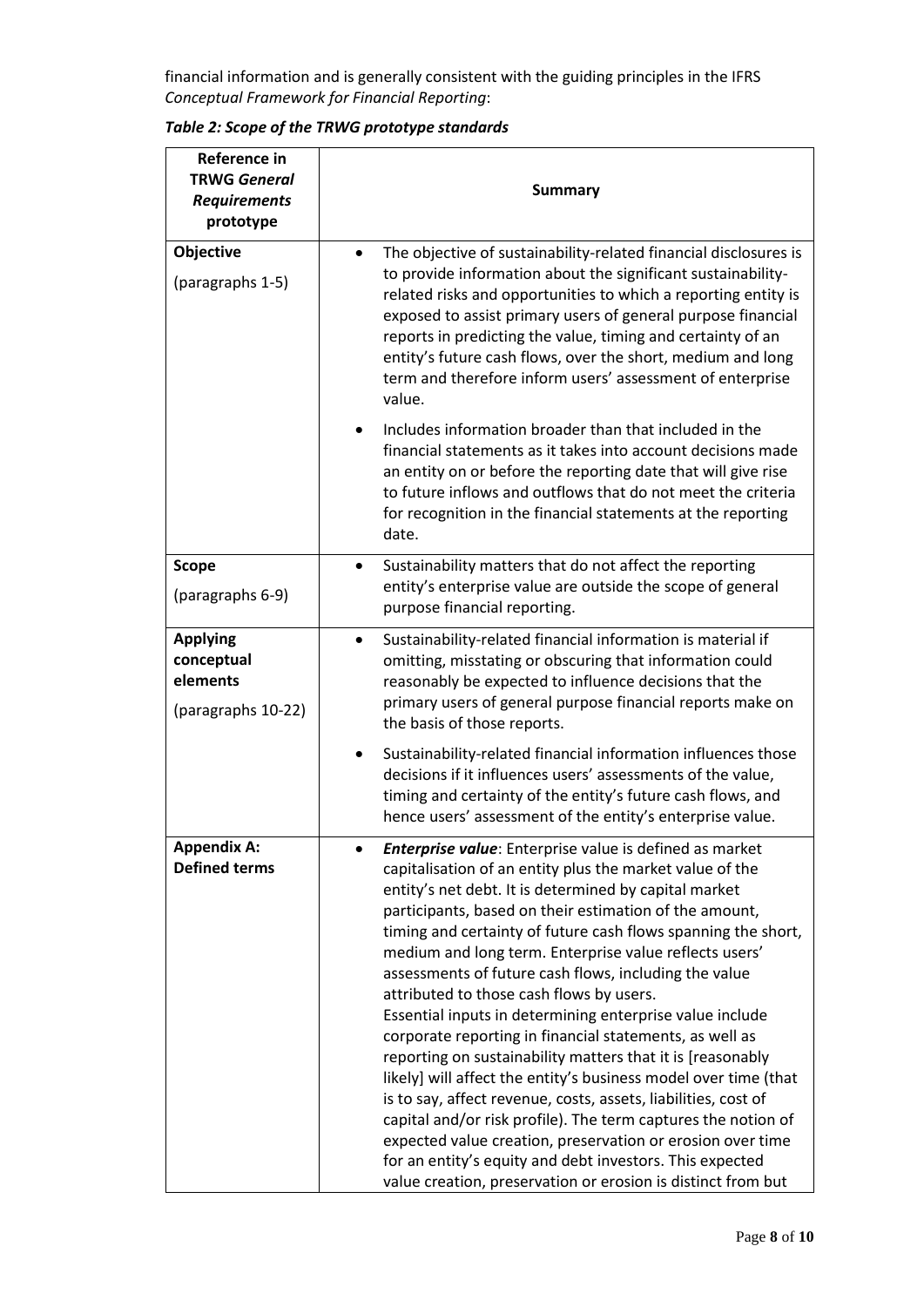| Reference in<br><b>TRWG General</b><br><b>Requirements</b><br>prototype | <b>Summary</b>                                                                                                                                                                                                                                                                                                                                                                                                                                                                                                                                                                                                                                                                                                                                                                                                                      |  |
|-------------------------------------------------------------------------|-------------------------------------------------------------------------------------------------------------------------------------------------------------------------------------------------------------------------------------------------------------------------------------------------------------------------------------------------------------------------------------------------------------------------------------------------------------------------------------------------------------------------------------------------------------------------------------------------------------------------------------------------------------------------------------------------------------------------------------------------------------------------------------------------------------------------------------|--|
|                                                                         | fundamentally interdependent with an entity's creation,<br>preservation or erosion of value for its stakeholders.                                                                                                                                                                                                                                                                                                                                                                                                                                                                                                                                                                                                                                                                                                                   |  |
|                                                                         | Primary users of general purpose financial reporting:<br>Existing and potential investors, lenders and other creditors.                                                                                                                                                                                                                                                                                                                                                                                                                                                                                                                                                                                                                                                                                                             |  |
|                                                                         | <b>Sustainability-related financial disclosure: Disclosures</b><br>about an entity's performance on sustainability matters that<br>drive enterprise value, including information about the<br>entity's governance, strategy and risk management of those<br>matters.                                                                                                                                                                                                                                                                                                                                                                                                                                                                                                                                                                |  |
|                                                                         | Sustainability-related financial information: Information<br>٠<br>that provides insight into drivers of enterprise value,<br>providing a sufficient basis for users to assess the resources<br>and relationships on which the entity's business model and<br>management's strategy for sustaining and developing that<br>model depend, by understanding:<br>(a) how effective the entity's business model is at creating<br>value and generating cash flows, including their timing and<br>certainty, over the short, medium and long term;<br>(b) how scalable and adaptable the model is, and;<br>(c) how resilient and durable the model is.<br>This information includes, but is not limited to, information<br>about matters such as climate change; water use and<br>discharge; biodiversity; and employees and human rights. |  |

#### **Staff recommendation and question to Board members**

- 17 The proposed scope of the ISSB and the TRWG prototype standards is specific to sustainability-related financial information (which can be both quantitative, qualitative, or a combination of both). That is, consistent with feedback received so far, the proposed scope of the work of the ISSB will be specific to sustainability-related information that requires the disclosure of financial information or is otherwise integral to understanding and assessing an entity's financial reporting.
- 18 Consequently, when staff refer to developing sustainability reporting requirements, we are referring specifically to developing reporting requirements to address the mid-level of reporting or sustainability-related financial reporting. That is, staff recommend that in developing the draft project plan, the proposed scope of the project be consistent with the proposed work of the ISSB and focus on the mid-level of reporting or sustainability-related financial reporting.
- 19 It is important to note that even if the proposed scope of the project is focused as described in paragraph 18, staff will continue to engage with a broad range of stakeholders, including the GRI, to ensure the best outcomes possible when considering modifications or requirements for Australia. Furthermore, while we intend to focus on the mid-level of reporting, we are not dismissing the need for the highest level of reporting. That is, we do not intend to replace the highest level of reporting or for entities to stop engaging in the highest level of reporting should they currently, or wish to, do so. Instead, the proposed